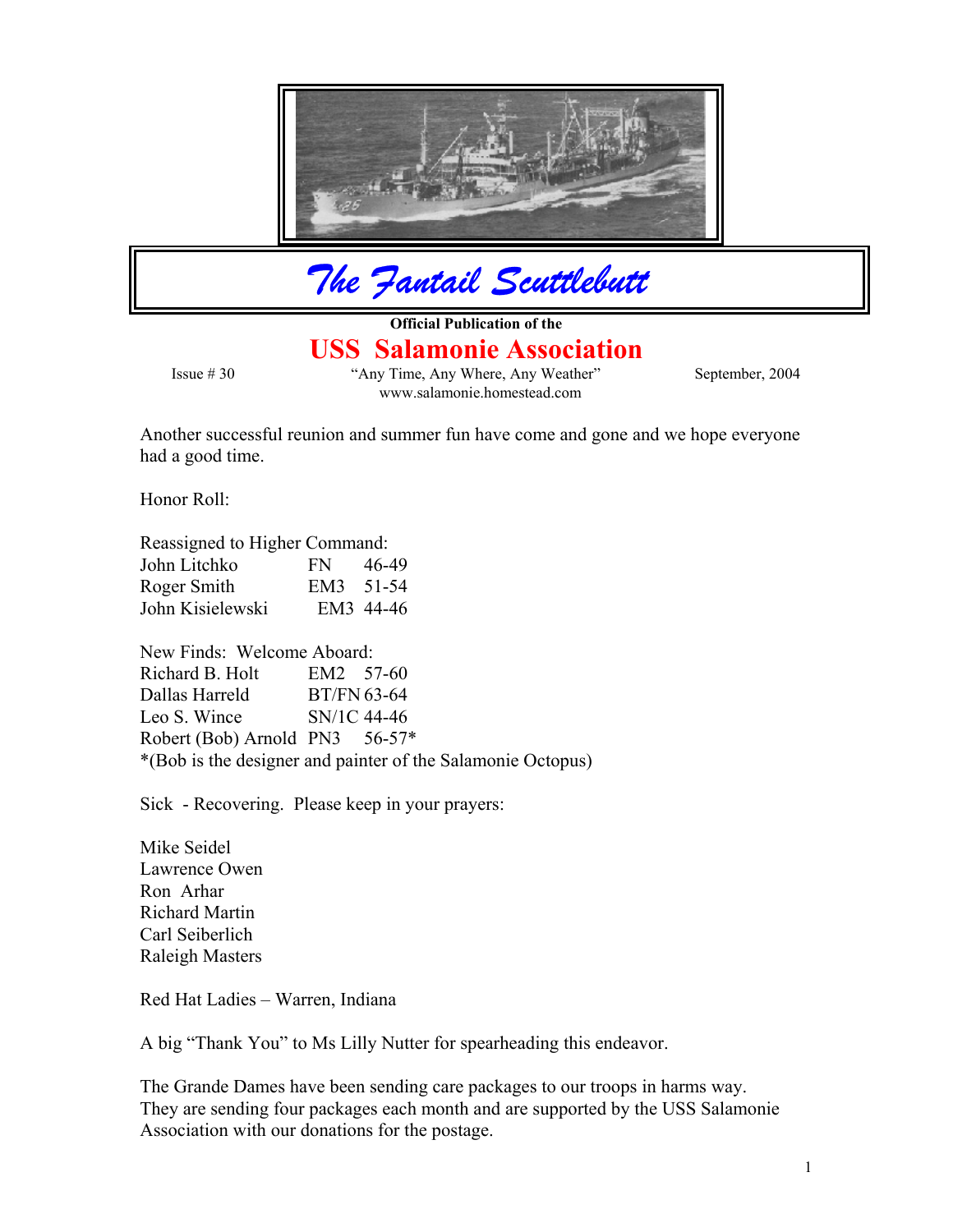The following have made donations for the cause to help defray the costs. Jerry Frye, Lawrence Owen, John J Steinhauer, George Perrault, William N. Colgrove, Allen Jirik, Leon Wright.

Any one wishing to contribute to this wonderful cause can send their check to me and I will forward it to Lilly.

Lilly has gotten several thank you letters from the troops thanking them and us for the goodies from home.

Success – Success – Success – Success

The reunion in Buffalo-Niagara was a huge success and wonderful time was had by all.

We cannot begin to thank Tom and Jackie Graham, and Richard and Gloria Martin for all their work in this endeavor. They should all be applauded.

Please send them a card thanking them for their work. "WELL DONE"

The tours were wonderful and interesting and the trip to the Navy museum and visiting the ships on display was great along with our trip to the Falls.

The Wreath Ceremony and lunch aboard the USS Little Rock was great and heartwarming.

Linwood Giddeon and James Scruggs dedicated the memorial wreath in remembrance of our departed crewmen.

At the banquet Ms: Marilyn Morrison gave a nice presentation of our "New" USS Salamonie Museum Room at the Knight-Bergman Civic Center.

Business conducted and the audit committee audited and certified the books and bank account.

All was certified by our CPA.

It was decided to hold the 2005 reunion in Florida, around the Orlando-Daytona area. More about this at the end of this newsletter.

It was also decided that in 2006 the reunion be held in Reno Nevada.

Election of officers was held for the following year 2005.

The following officers are: John D. Lichoff President Thomas Keske Treasurer Tom Graham Trustee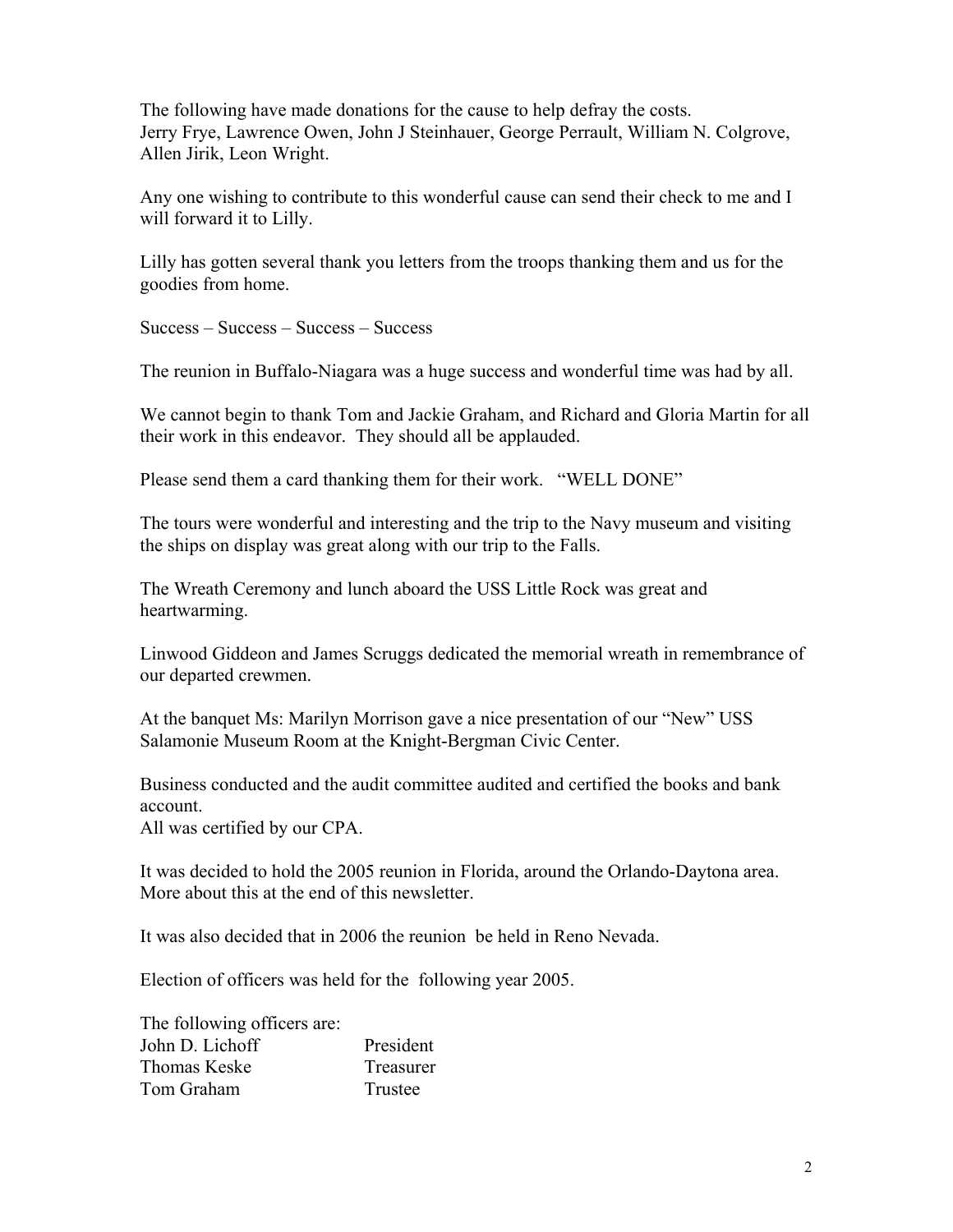| Joe Cueno              | Trustee  |  |
|------------------------|----------|--|
| <b>Raleigh Masters</b> | Chaplain |  |

Bill Blind entertained us with a few jokes that we all enjoyed. Thanks Bill for the laughter.

This was our largest turnout for any of our reunions and I thank all who attended.

I wish to at this time thank John and Dorothy Cooper for their attendance and representing the USS Salamonie, for the Memorial Day services at the Nimitz Museum.

Notice:

Tom Keske has a new e-mail address and can be reached at: [Tkeske@MSN.Com](mailto:Tkeske@MSN.Com) His mailing address is the same as before.

Warren, Indiana:

On July  $4<sup>th</sup>$  week end about thirty people from the Salamonie family showed up for the festival.

The La Quinta Motel opened their doors for us and we thank Jodie and her crew for all the help.

We enjoyed watching the fireworks from the home of Kay and Janice Jordan.

On Saturday there was a cookout for the community and the dedication of our new room at the museum for the public to view for the first time.

This fine cookout was a success with "Master Chefs" Tom Keske and George Perrault preparing and manning the grills. They sold out everything.

The USS Salamonie had a float in the parade and won a trophy for the best military entry in the parade. Janice Jordan and Karen Herr put the float together.

The forward gun mount, (Mount 51) was manned by Gunnermates (?) Perrault and Scruggs.

After the smoke cleared, everyone on the float was still alive and almost breathing.

Our Museum room is far beyond our expectations and words are hard to describe to the amount of work and dedication that was put into it by the committee at the center.

Items are in place and pictures are hung with pride. Uniforms on mannequins are enclosed in glass cases for viewing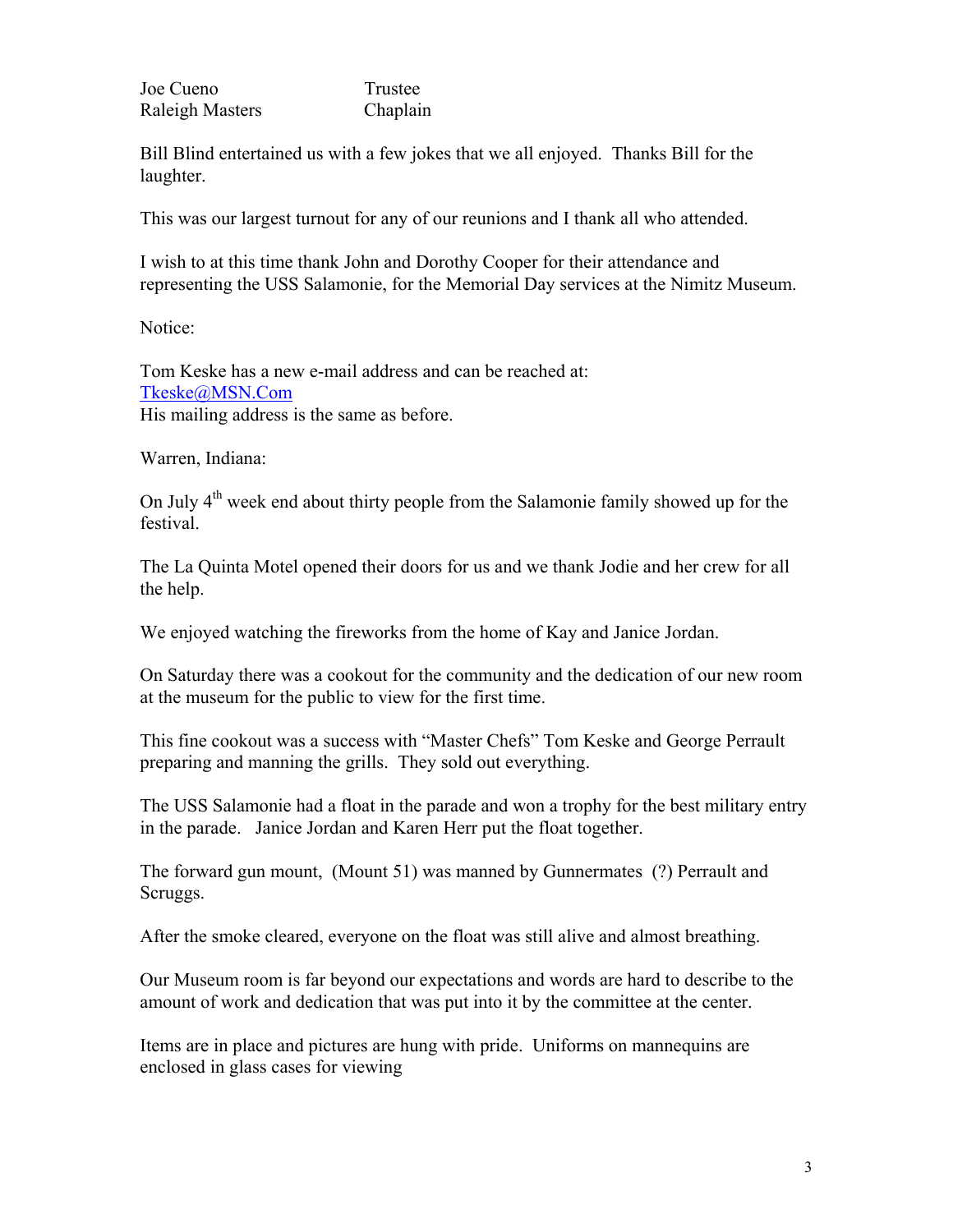A large mural of the Salamonie was painted on the entire North Wall. The volunteers were acknowledged and presented with Salamonie pins and Mugs for their work.

The committee and workers were Marilyn Morrison, Janice Jordan, Karen Herr, Thomas Applegate, (Painters)- Bill McNany, Ron Neff, Dan Stouffs, Jerry Boyer.

If you are in the area and it is during the week, then stop in at the city hall and see Marilyn and she will assist you in viewing the museum.

Please make arrangements ahead of time if possible.

Tom Applegate is doing a wonderful job on keeping our web site updated with new articles.

Please continue to check for updates.

Please note:

Newsletter: Everyone that has an e-mail address will get his newsletter that way. If you do not want to receive it this way and want a hard copy instead, then please inform me as such and you will be placed on the mailing list.

Please keep me updated on any changes involving moves, address, e-mails, phones.

If there is a crewmember sick, deceased or in distress, take the time and let us know so that if we can help in any way or send a card.

The following people have moved and left no forwarding address and are now missing in action. Do you know where they are? Edward Gibson, Henry Selmer, William Crump.

Life Members:

I had a computer problem and mix up on some correspondence and some life member certificates were inadvertently missed in mailing.

If you have paid your life membership and did not receive your life membership certificate and card, please contact me and I will send it out right away.

The following members are now Life Members in good standing:

Andrew Mosher, Harry Gill, James Wheeler, Lawrence Owen, Walter Protas, John Cooper, William Blind, Paul Eppele, Michael Fay, Edward Girard, Boyd Hamp, Lyle Heuer, Joseph Manuele, Antonio Pellegrino, James Scruggs, Wayman Coleman, Roland Rainford, Henry Reidel, Corneilus Venveloh, Gerald Wisser, Joseph Cuneo, Fred T. Kelley, Vernon Halstead, Carl J. Seiberlich, Clyde Barnes, William Colgrove.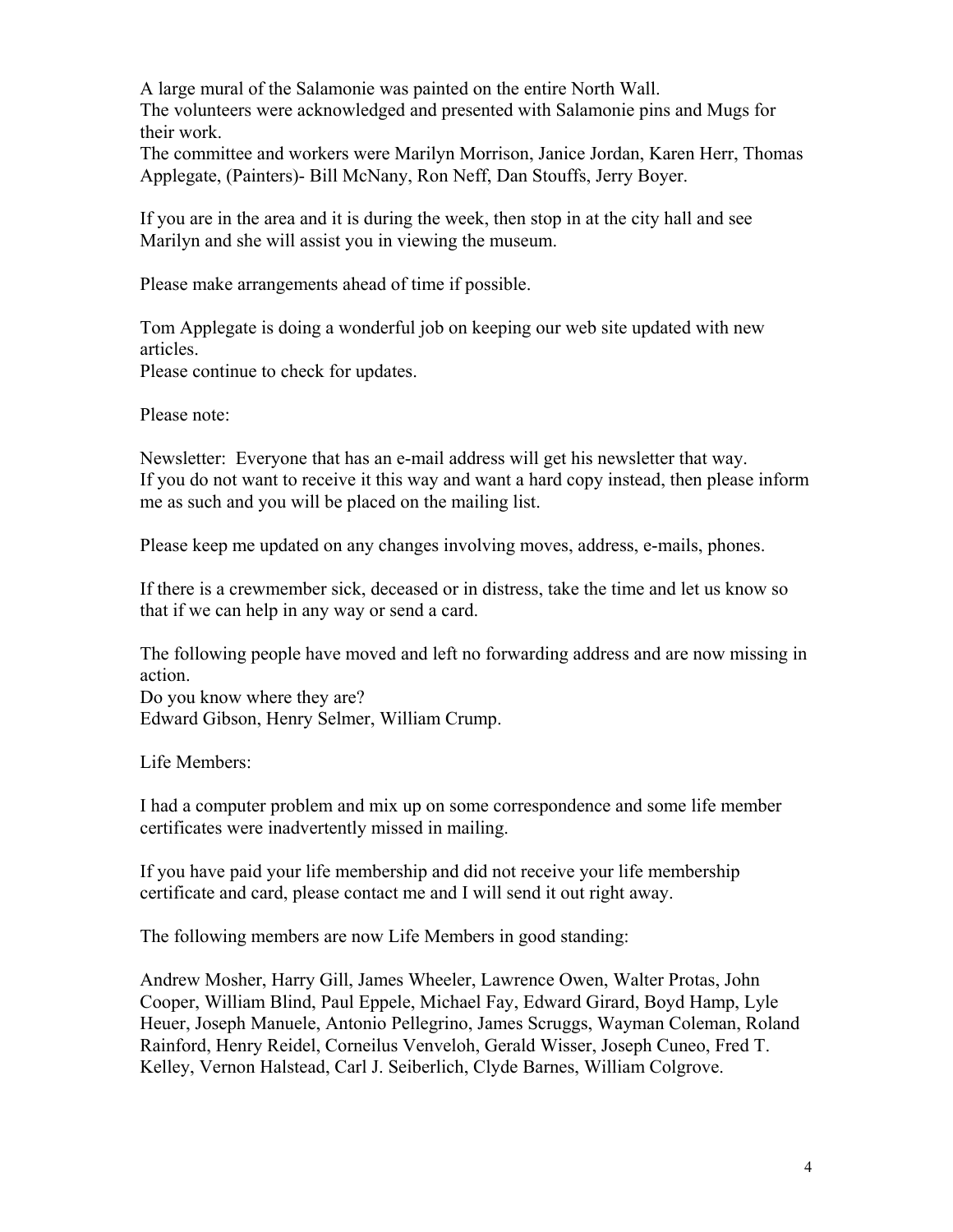If your name has been omitted, contact me and I will correct it.

Honorary Life Membership:

These were given in appreciation of the works of each individual and of the gifts to the museum on their behalf and from their families.

Mrs. Ellen (James) Thomas Mrs. Ingrid (Edward L.) Beach Mr. Thomas Applegate – Webmaster Ms: Marilyn Morrison Mrs. Janice Jordan Mrs. Karen Herr

The Fleet Tanker Association will be holding their first reunion at the Grand Plaza Hotel in Branson, MO. From September 12-15, 2004

My wife and I are planning to attend, representing the USS Salamonie.

Will report in the next newsletter on what is transpiring with this new organization.

Treasurers Report:

All bills paid and all receipts for reunion, mailing, postage, museum, donations.

\$4983.45 Balance 08/28/2004 Tom Keske – Treasurer

Reunion 2005 $\odot$   $\odot$   $\odot$   $\odot$ April 1-3, 2005 Daytona, Florida Host's – Herb & Doris MacIntrye P.O. Box 503 Astor, FL. 32102-0503 (352) 759-3417 [Herbmac1@aol.com](mailto:Herbmac1@aol.com)

Treasurer Island Resort 2025 S. Atlantic Ave. Daytona Beach Shores, FL 32118 1-800-543-5070 April 1-3, 2005

The airport is approximately six miles from the Hotel.

Room Rates \$59.00 per night. The entrees include: 4 style chicken dinners, fish, prime rib.